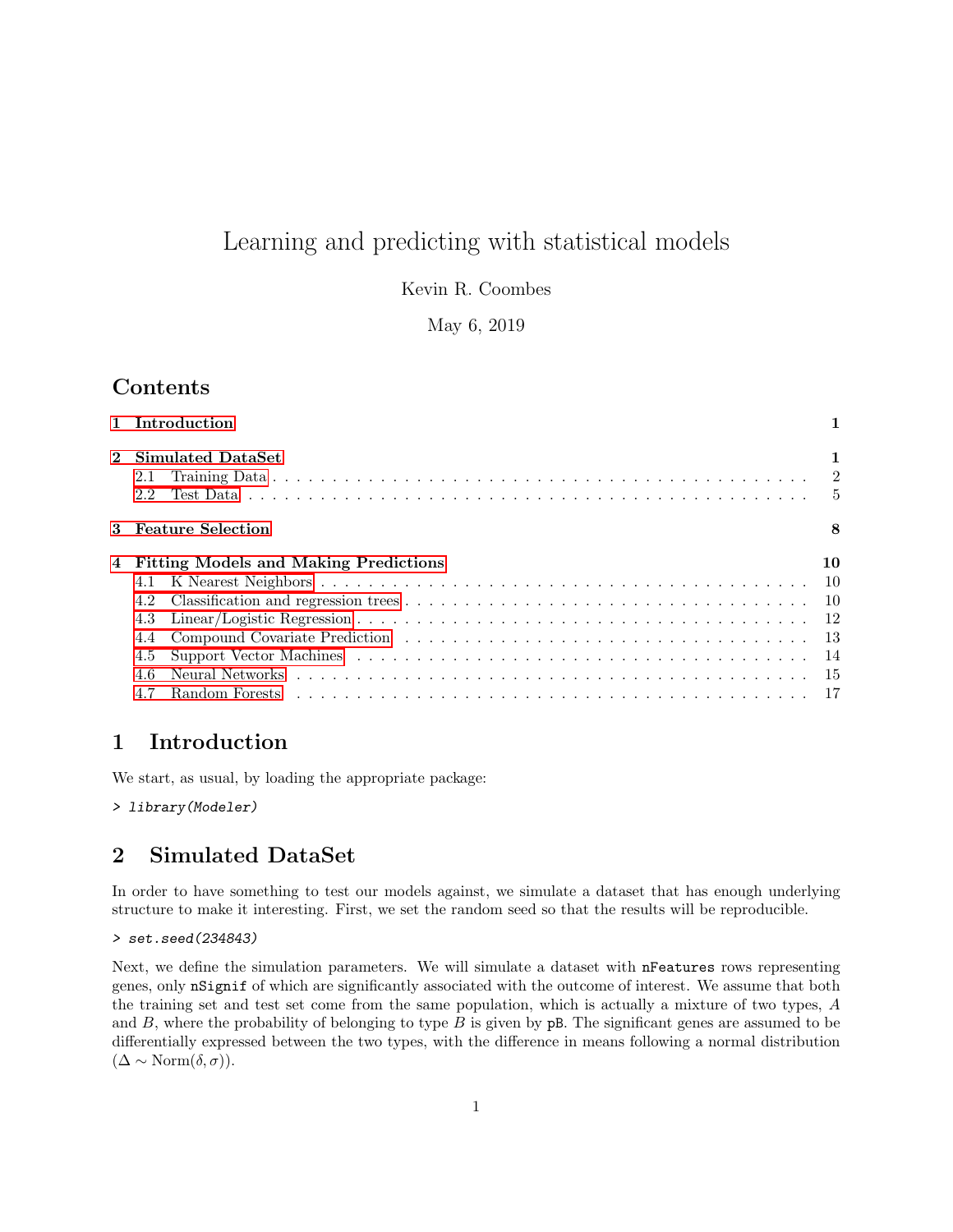```
> nFeatures <- 10000
> nSignif <-100> pB <- 0.4
> delta <-1> sigma <-0.3> nTrain <- 100
> nTest <- 100
```
For cleanup purposes, we specify the names of things we can safely remove later.

```
> paramlist <- c("nFeatures", "nSignif", "pB",
+ "delta", "sigma", "nTrain", "nTest")
```
In addition to simulating the class assignment  $(A \text{ or } B)$ , we will also simulate a continuous outcome that represents a probability of belonging to class  $B$ . The continuous outcome (Figure [1\)](#page-2-0) will follow a beta distribution with parameters  $\alpha$  and  $\beta$ .

```
> alpha <- 0.75
> beta <- 0.95
> round(100*pbeta(seq(0.1, 0.9, 0.1), alpha, beta), 1)
[1] 17.1 28.8 39.1 48.7 57.7 66.4 74.9 83.2 91.4
> xx < - seg(0, 1, length=300)> yy <- dbeta(xx, alpha, beta)
```
Now we can actually start the simulation. For the differentially expressed genes, we make it equally likely that they are higher in A or higher in B.

```
> signed <-1 + 2*rbinom(nSignif, 1, 0.5)
```
As noted above, the magnitude of the difference follows a normal distibution.

```
> offsets <- c(signed*rnorm(nSignif, delta, sigma), # can change in either direction
+ rep(0, nFeatures - nSignif)) # but most don't change at all
```
#### <span id="page-1-0"></span>2.1 Training Data

To simulate the training dataset, we first simulate the continuous outcomes (interpreted as the probability of belonging to class  $B$ ). These are transformed using a logit function so they lie on the entire real line.

```
> lp \leftarrow function(p) log(p/(1-p))> ea <- function(a) 1/(1+\exp(-a))> pOut <- rbeta(nTrain, alpha, beta)
> trainOutcome <- lp(pOut)
```
The binary classes for the simulated samples are obtained by dichotomizing the probabilities.

```
> # TODO: Fix this so it looks at correlation with the continuous outcome
> # instead of just diferential expression between classes
> trainClass <- factor(c("cyan", "magenta")[1 + 1*(pOut > 0.5)])
> summary(trainClass)
```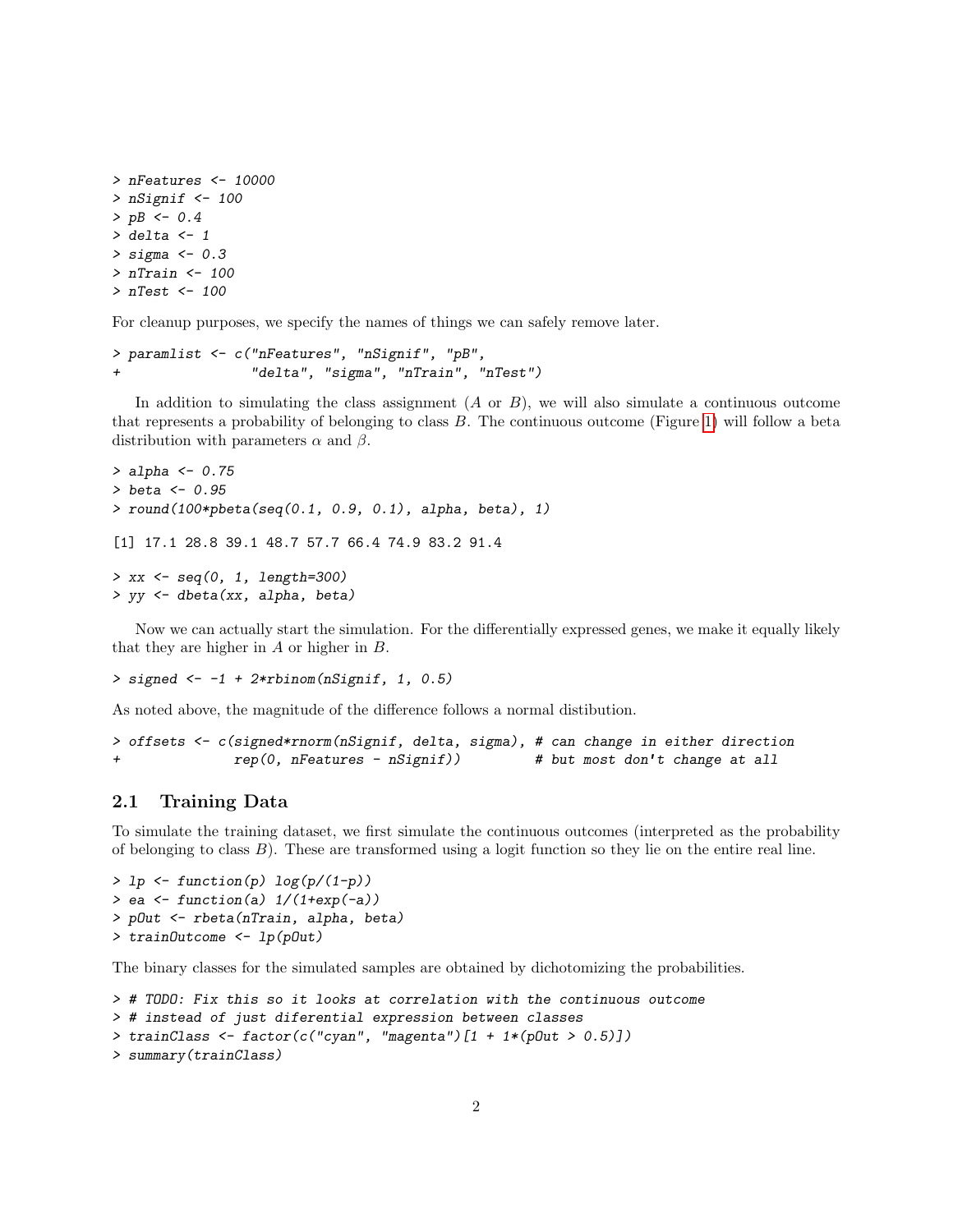

<span id="page-2-0"></span>Figure 1: Probability of belonging to class B is simulated from this distribution, Beta(0.75, 0.95).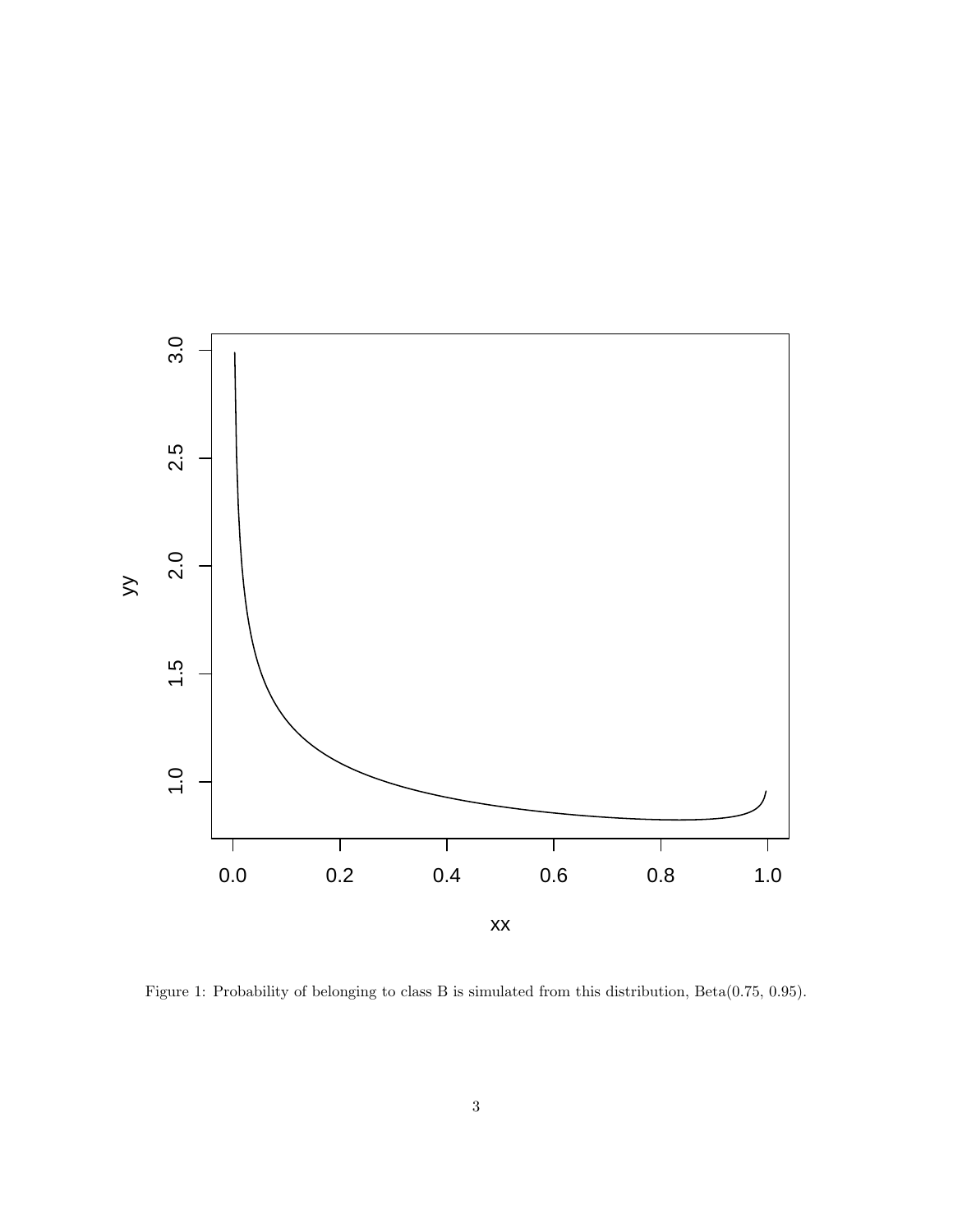```
cyan magenta
    57 43
> isB <- trainClass=="magenta"
> summary(isB)
  Mode FALSE TRUE
```
logical 57 43

Now we put together the training dataset.

```
> trainData <- matrix(rnorm(nFeatures*nTrain), ncol=nTrain) # pure noise
> trainData[,isB] <- sweep(trainData[,isB], 1, offsets, "+")
> trainData <- t(scale(t(trainData)))
> dimnames(trainData) <- list(paste("gene", 1:nFeatures, sep=''),
+ paste("trainsamp", 1:nTrain, sep=''))
>
```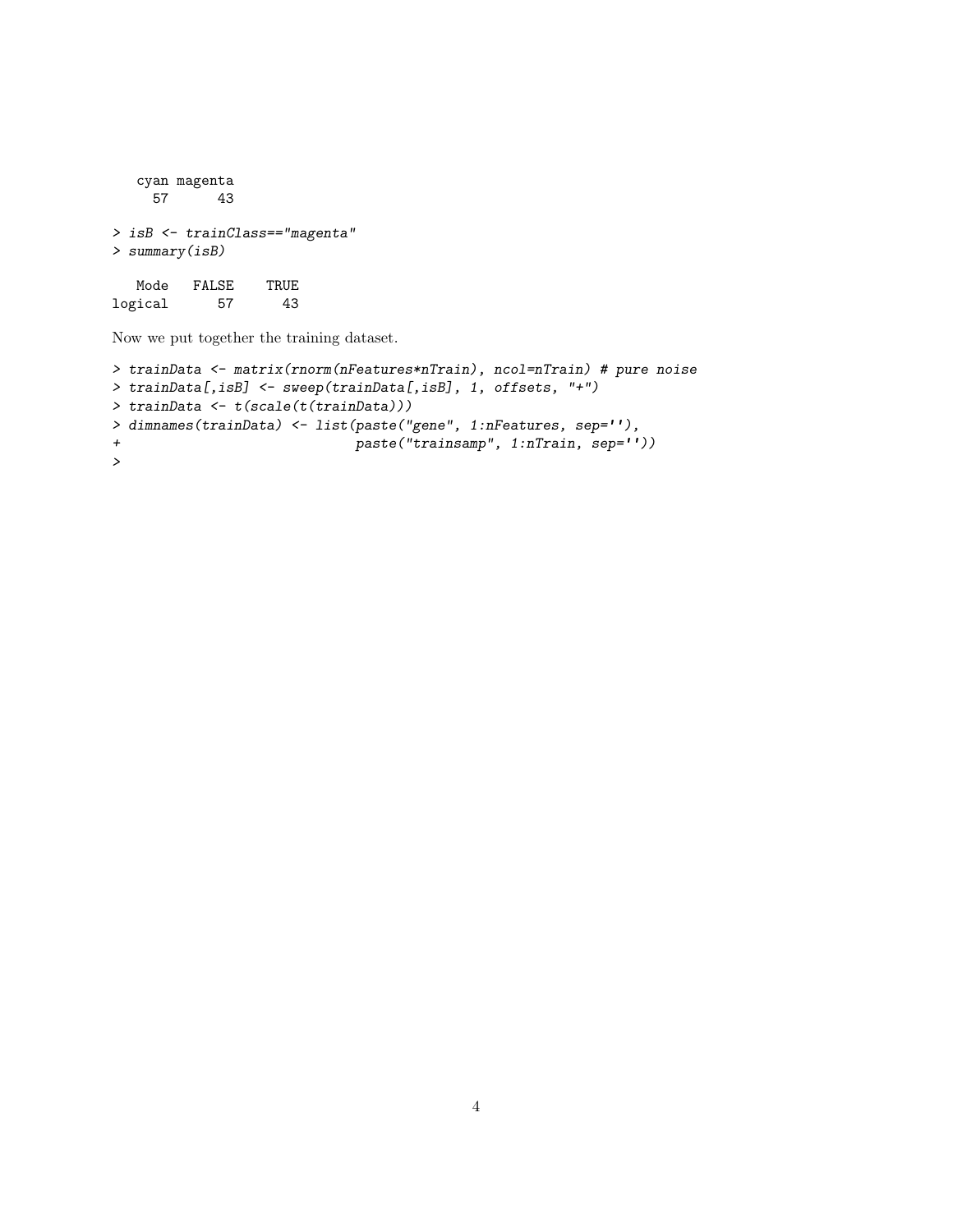

#### <span id="page-4-0"></span>2.2 Test Data

We use the same procedure to simulate the test dataset, starting with continuous outcomes.

```
> pOut <- rbeta(nTest, alpha, beta)
> testOutcome <- lp(pOut)
```
We convert the continuous outcomes to binary class assignments.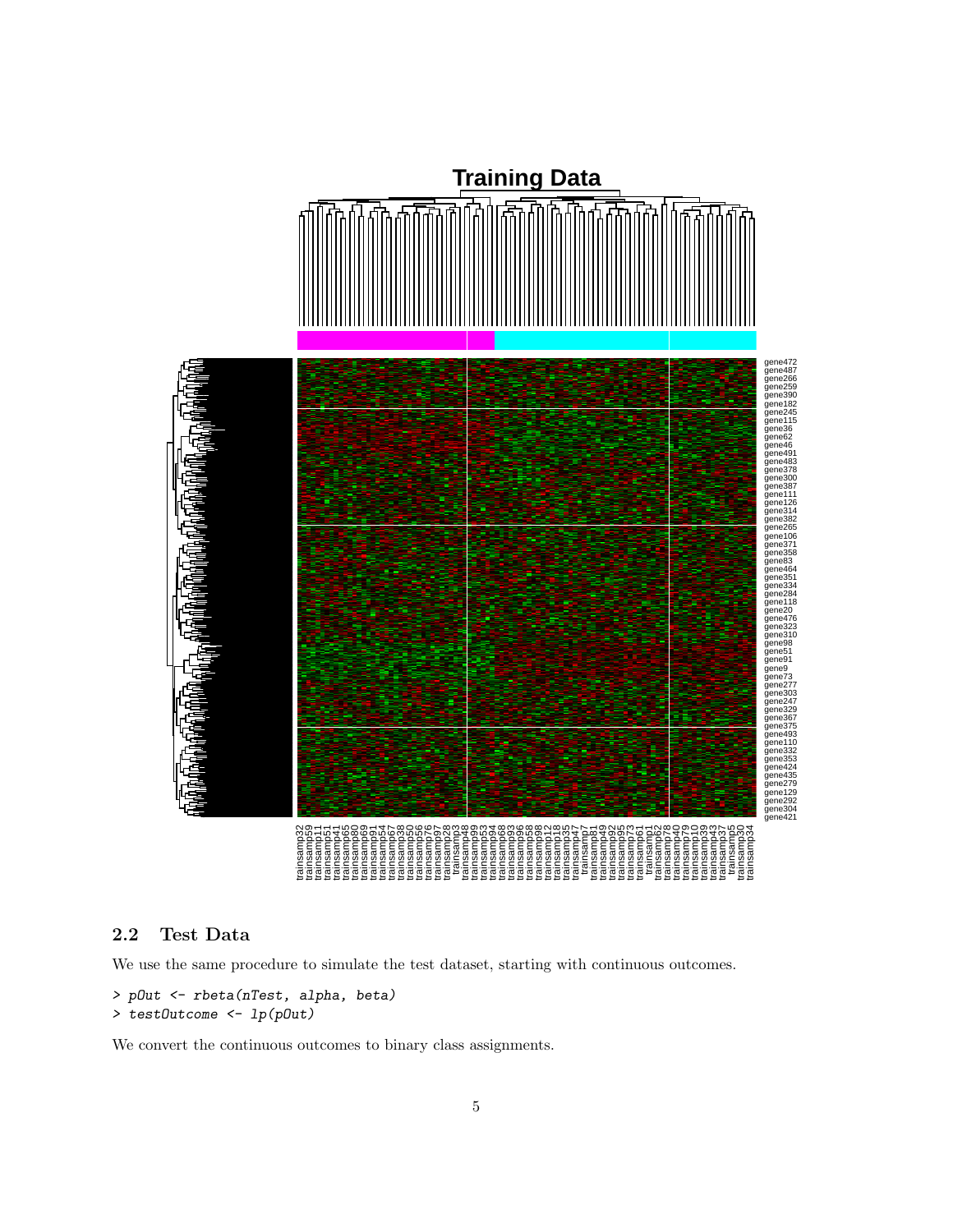```
> testClass <- factor(c("cyan", "magenta")[1 + 1*(pOut > 0.5)])
> summary(testClass)
  cyan magenta
    57 43
> isB <- testClass=="magenta"
> summary(isB)
  Mode FALSE TRUE
logical 57 43
```
And we then generate the simulated microarray data.

```
> testData <- matrix(rnorm(nFeatures*nTest), ncol=nTest) # pure noise
> testData[,isB] <- sweep(testData[,isB], 1, offsets, "+")
> testData <- t(scale(t(testData)))
> dimnames(testData) <- list(paste("gene", 1:nFeatures, sep=''),
+ paste("testsamp", 1:nTest, sep=''))
```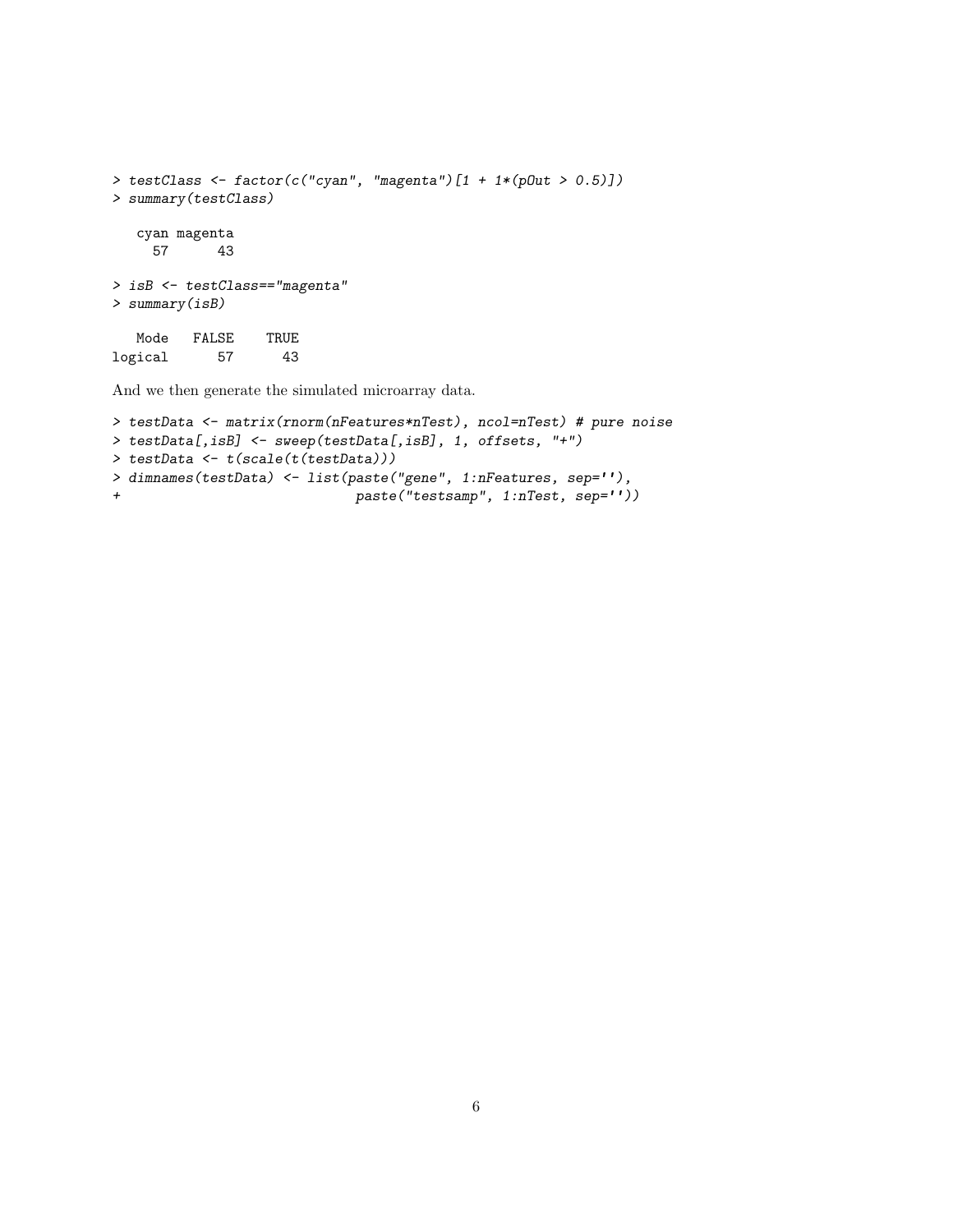

At this point, we can clean up the work space.

```
> rm(list=paramlist)
> rm(pOut, isB, signed, offsets)
> rm(xx, yy, alpha, beta)
> rm(paramlist)
```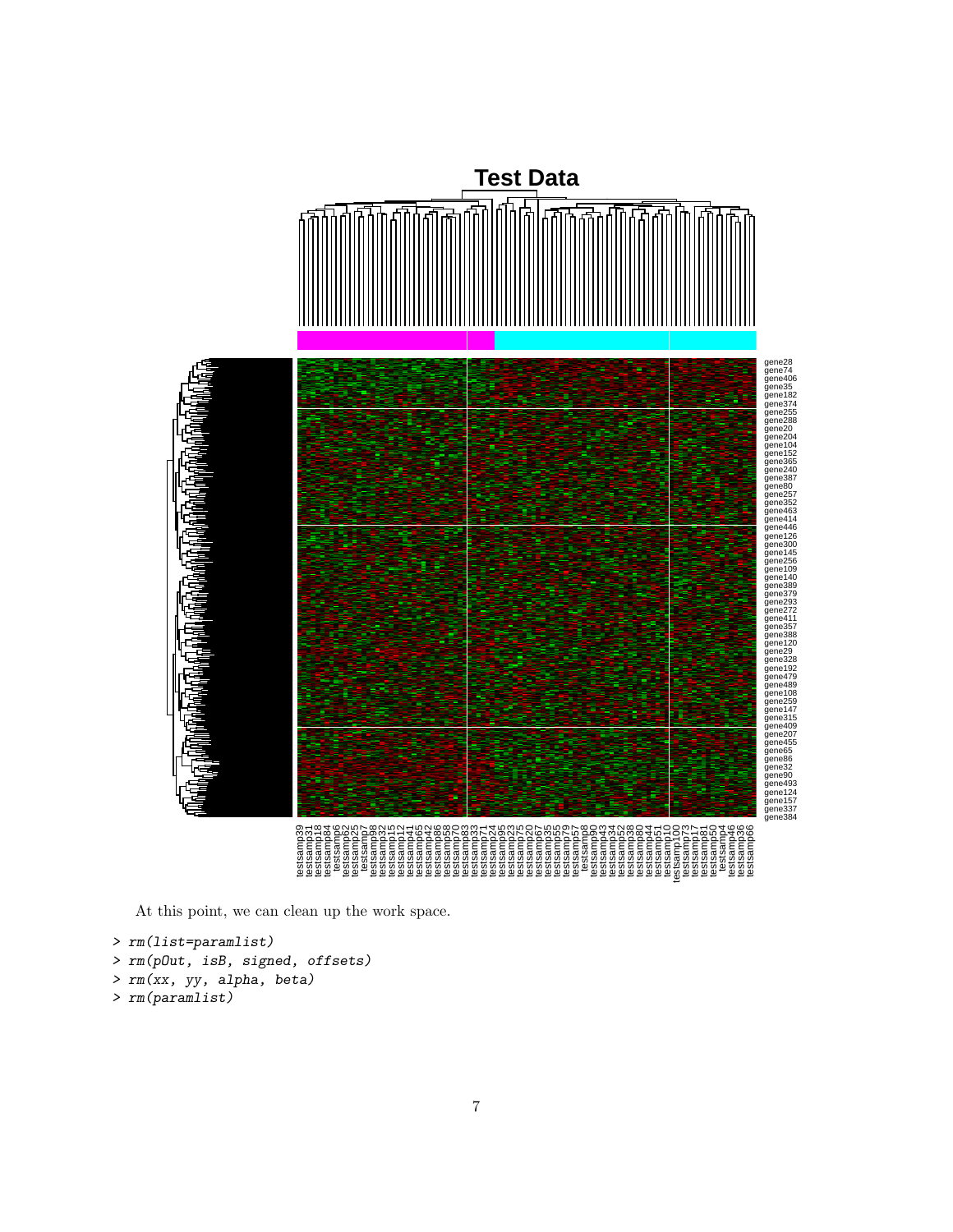#### <span id="page-7-0"></span>**Feature Selection**  $\overline{\mathbf{3}}$

Here we implement a simple feature selection scheme. We first perform gene-by-gene t-tests on the training data to identify genes that are differentially exeprssed between the two classes.

#### > library(ClassComparison)

```
> mtt <- MultiTtest(trainData, trainClass)
```


We then use a beta-uniform-mixture (BUM) model to estimate the false discover rate (FDR).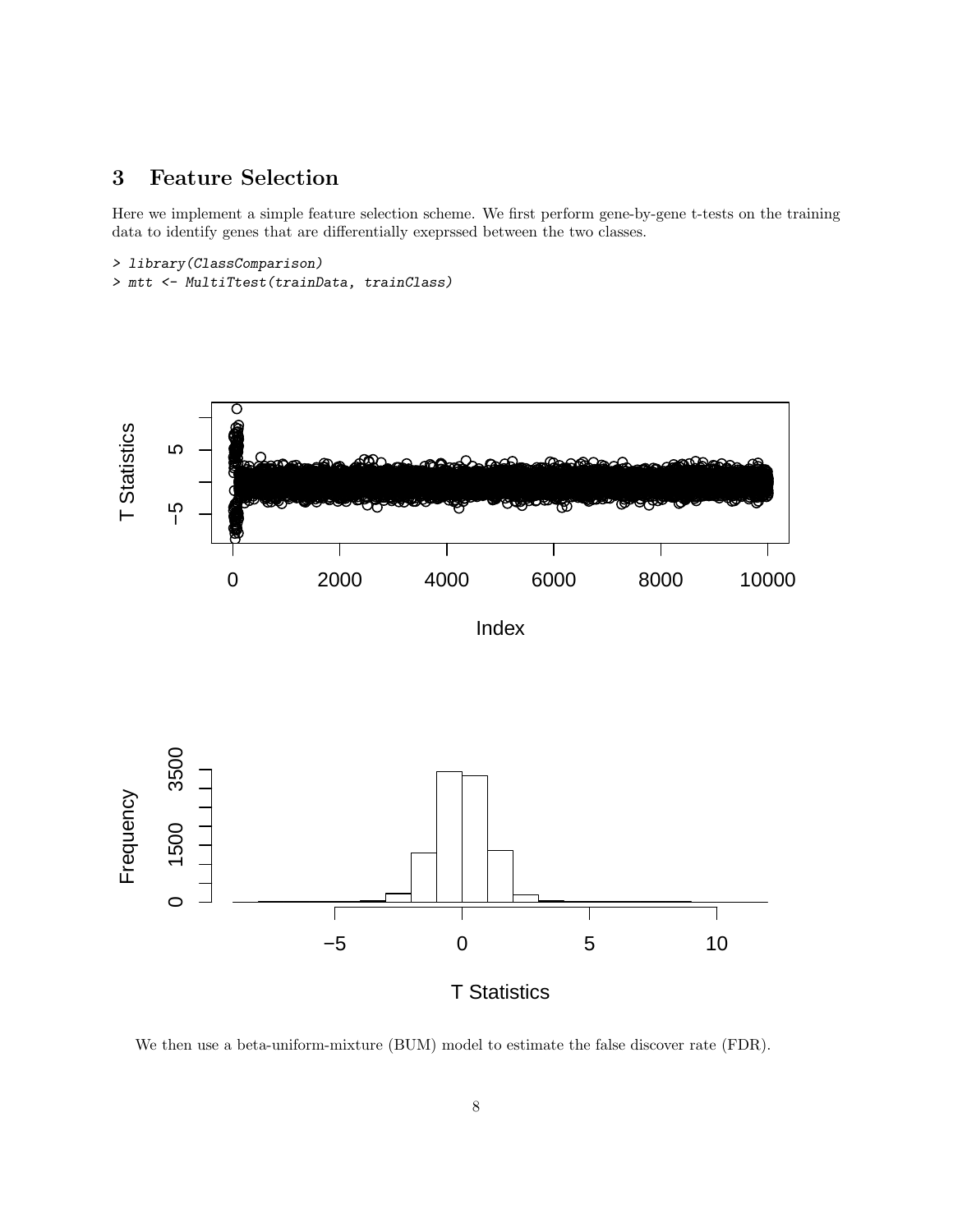```
> bum <- Bum(mtt@p.values)
> countSignificant(bum, alpha=0.01, by="FDR")
[1] 78
> countSignificant(bum, alpha=0.05, by="FDR")
```
[1] 91





P Values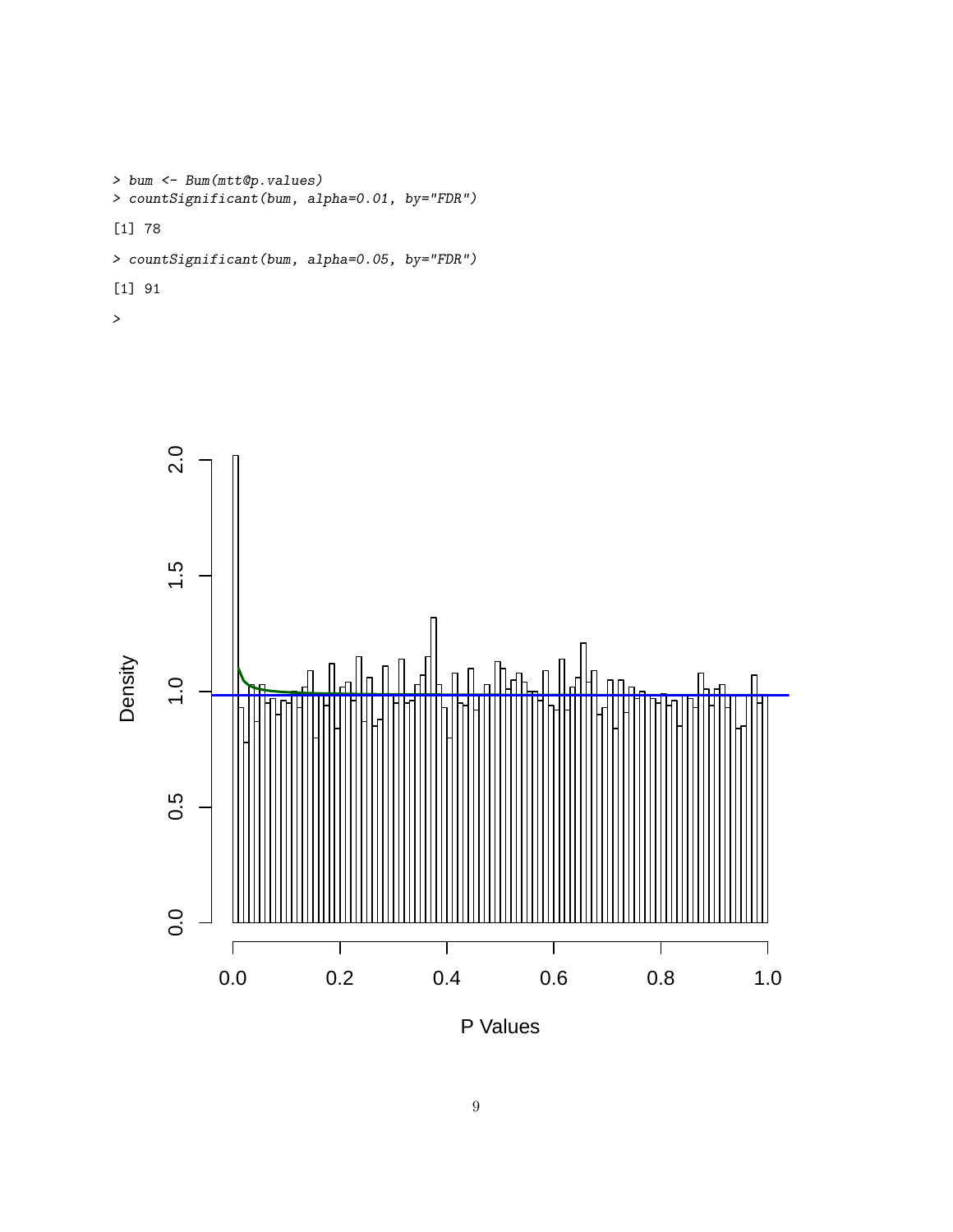```
> geneset <- rownames(trainData)[selectSignificant(bum, alpha=0.05, by="FDR")]
> length(geneset)
[1] 91
```

```
> trainSubset <- trainData[geneset,]
> testSubset <- testData[geneset,]
```
# <span id="page-9-0"></span>4 Fitting Models and Making Predictions

#### <span id="page-9-1"></span>4.1 K Nearest Neighbors

Note that the KNN method works for binary class prediction, but does not work for regression.

```
> knnFitted <- learn(modeler3NN, trainSubset, trainClass)
> knnPredictions <- predict(knnFitted, testSubset)
> table(knnPredictions, testClass)
            testClass
knnPredictions cyan magenta
      cyan 57 0
      magenta 0 43
>
> knnFitted <- learn(modeler5NN, trainSubset, trainClass)
> knnPredictions <- predict(knnFitted, testSubset)
> table(knnPredictions, testClass)
             testClass
knnPredictions cyan magenta
      cyan 57 0
      magenta 0 43
```
### <span id="page-9-2"></span>4.2 Classification and regression trees

```
> rpartFitted <- learn(modelerRPART, trainSubset, trainClass)
> rpartPredictions <- predict(rpartFitted, testSubset, type='class')
> table(rpartPredictions, testClass)
               testClass
rpartPredictions cyan magenta
        cyan 49 4
        magenta 8 39
  Regression
> rpartFitted <- learn(modelerRPART, trainSubset, trainOutcome)
> rpartPredictions <- predict(rpartFitted, testSubset)
> table(rpartPredictions > 0, testClass)
```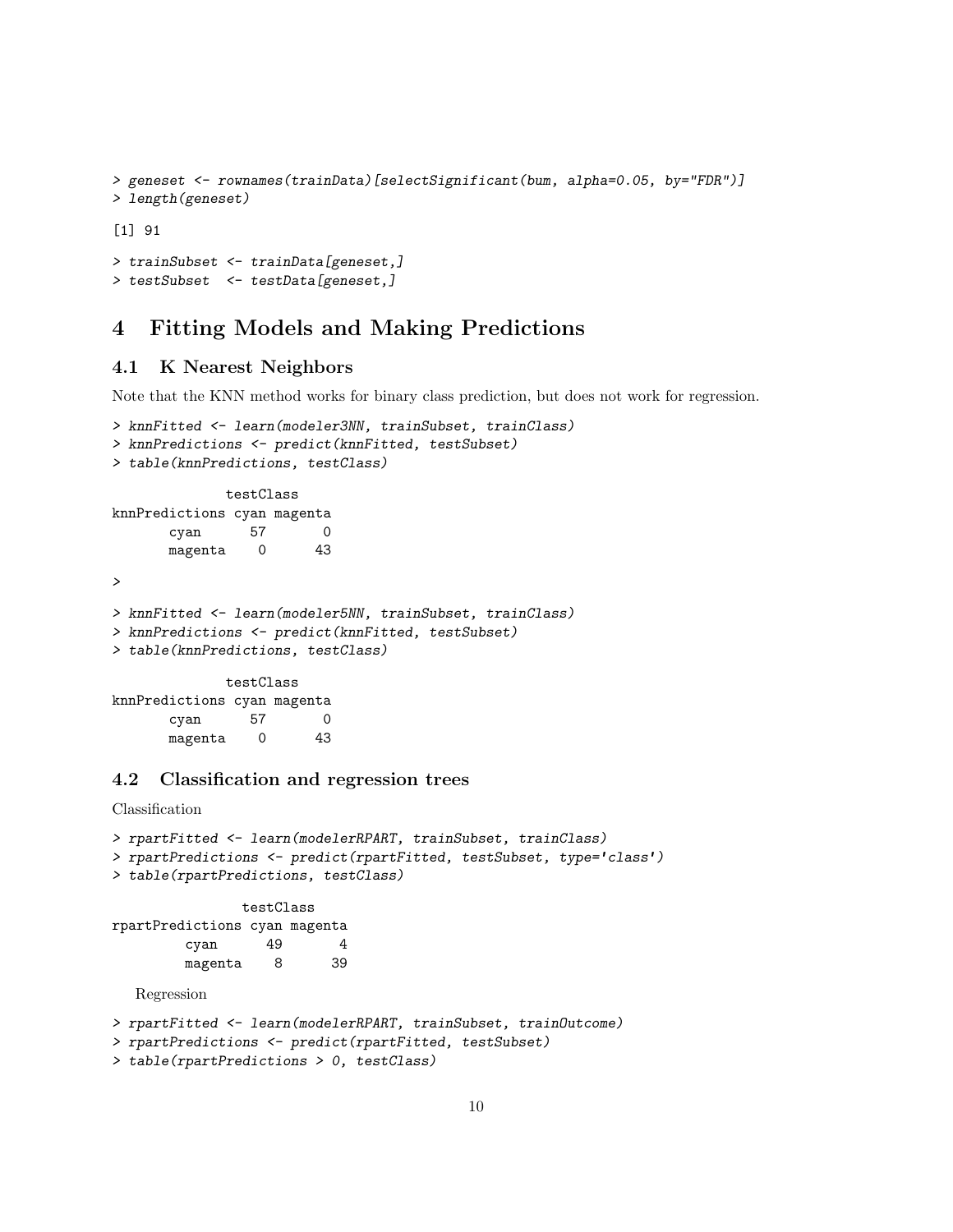testClass cyan magenta FALSE 54 10 TRUE 3 33

> cor(rpartPredictions, testOutcome)

[1] 0.6316475

> temp <- lm(testOutcome ~ rpartPredictions)



rpartPredictions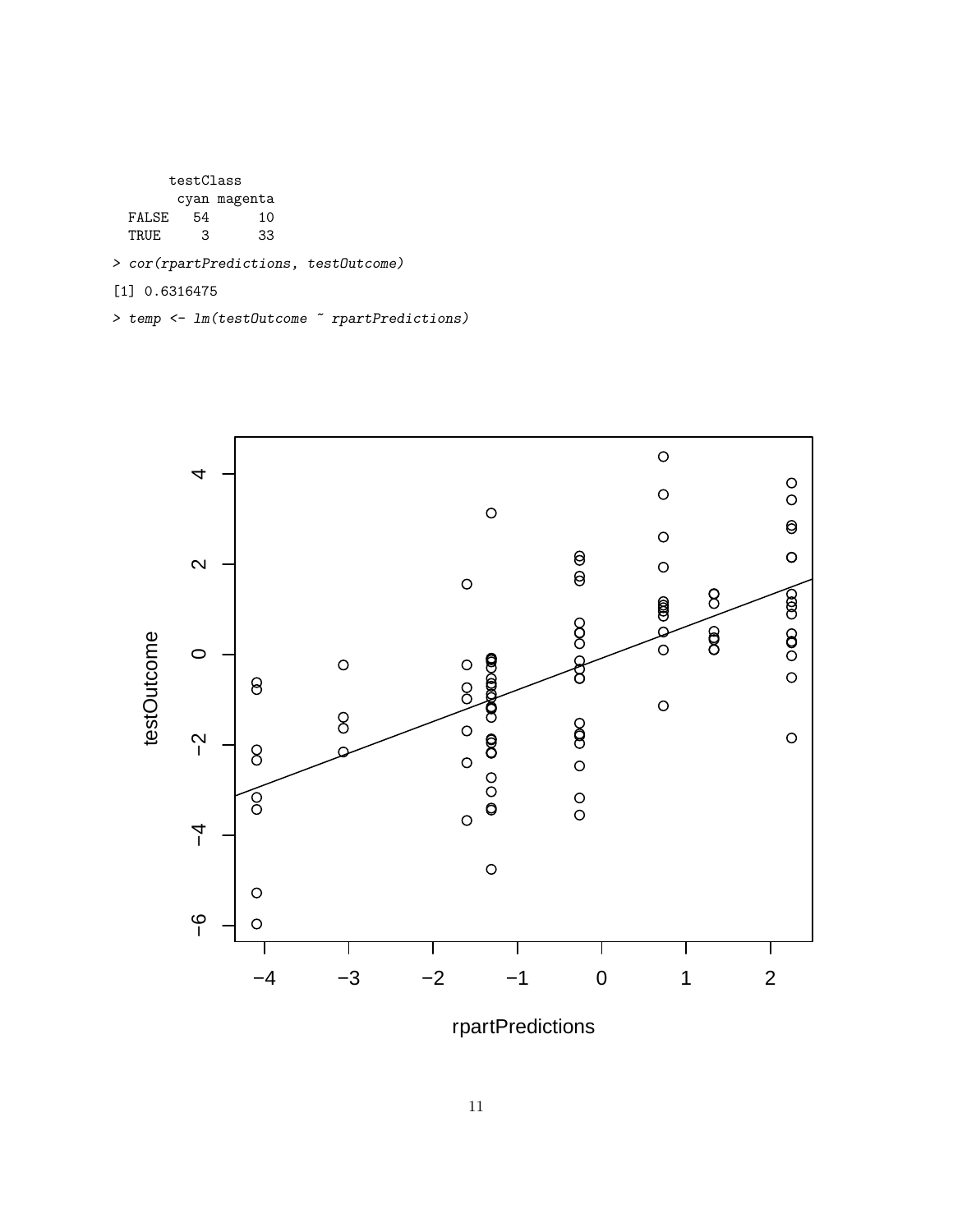### <span id="page-11-0"></span>4.3 Linear/Logistic Regression

Classification

```
> # takes too long for the vignette, because of the "step"
> # across glm fits.
> lrFitted <- learn(modelerLR, trainSubset, trainClass)
> lrPredictions <- predict(lrFitted, testSubset)
> table(lrPredictions, testClass)
```
Regression

```
> lrFitted <- learn(modelerLR, trainSubset, trainOutcome)
> lrPredictions <- predict(lrFitted, testSubset)
> table(lrPredictions > 0, testClass)
      testClass
       cyan magenta
  FALSE 34 19<br>TRUE 23 24
 TRUE 23 24
> cor(lrPredictions, testOutcome)
[1] 0.12484
> temp <- lm(testOutcome ~ lrPredictions)
```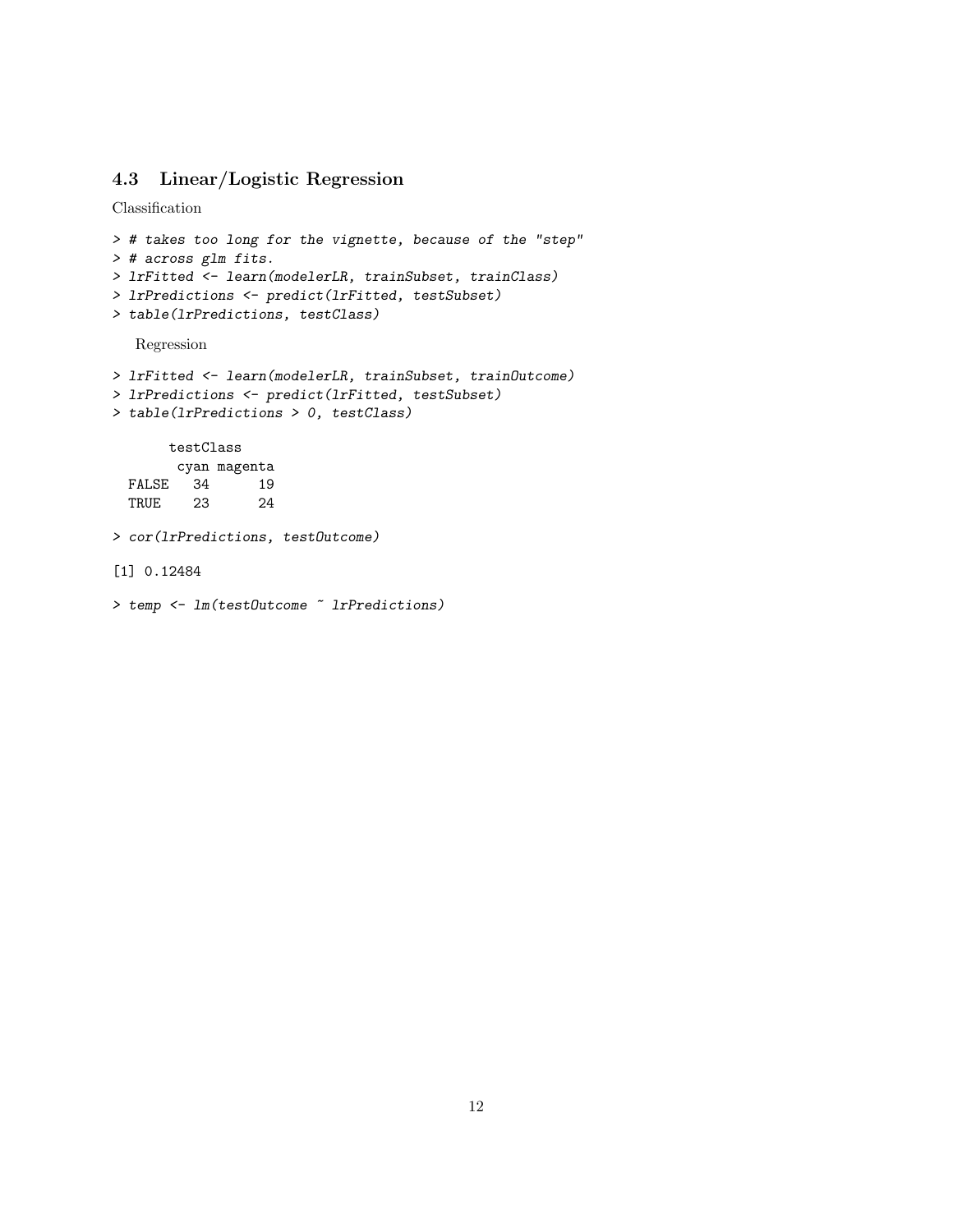

lrPredictions

# <span id="page-12-0"></span>4.4 Compound Covariate Prediction

Classification only

```
> ccpFitted <- learn(modelerCCP, trainSubset, trainClass)
```

```
> ccpPredictions <- predict(ccpFitted, testSubset)
```

```
> table(ccpPredictions, testClass)
```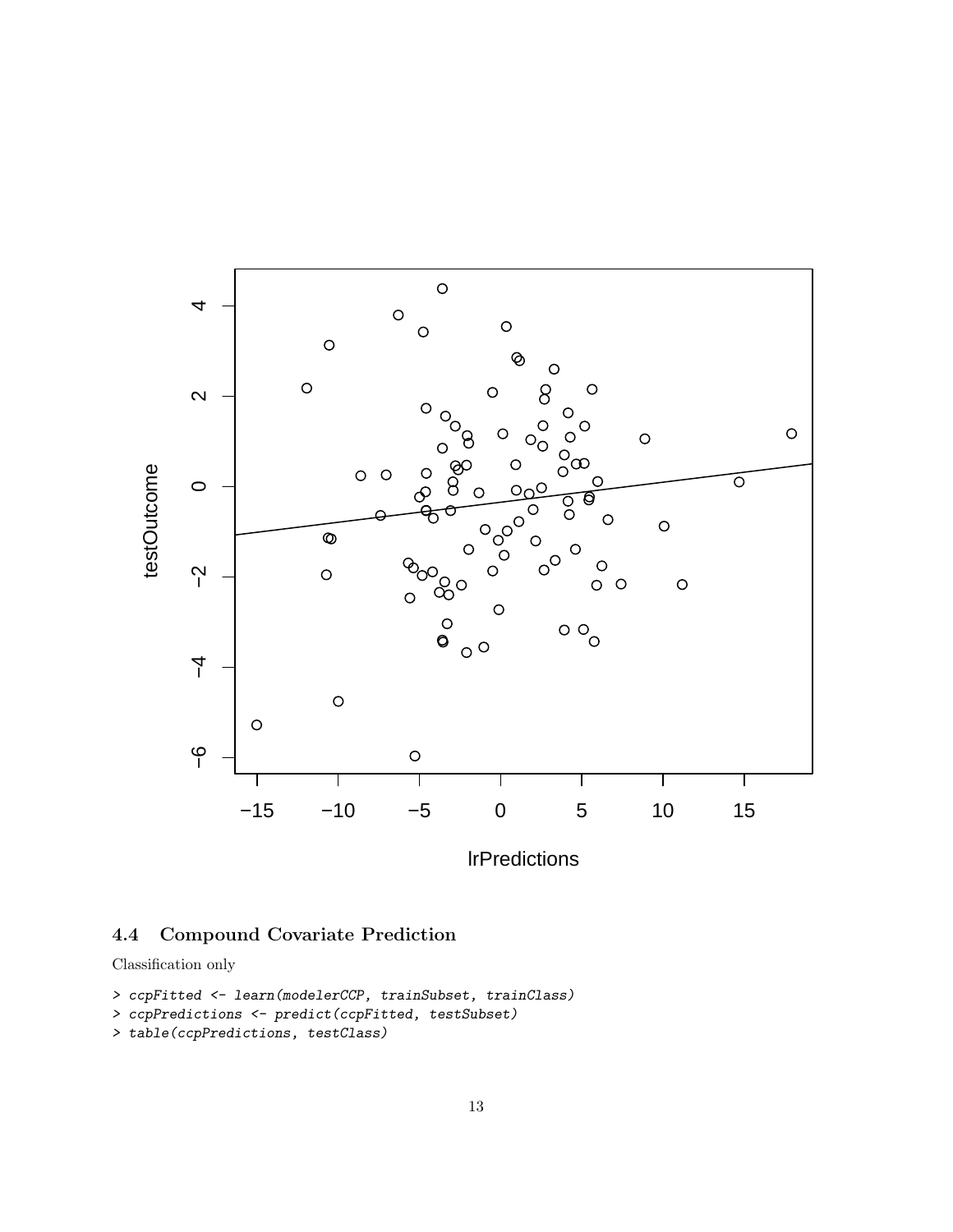testClass ccpPredictions cyan magenta cyan 57 0 magenta 0 43

# <span id="page-13-0"></span>4.5 Support Vector Machines

```
> # takes too long for the vignette, because of the "step"
> # across glm fits.
> svmFitted <- learn(modelerSVM, trainSubset, trainClass)
> svmPredictions <- predict(svmFitted, testSubset)
> table(svmPredictions, testClass)
             testClass
svmPredictions cyan magenta
      cyan 57 0
      magenta 0 43
  Regression
> svmFitted <- learn(modelerSVM, trainSubset, trainOutcome)
> svmPredictions <- predict(svmFitted, testSubset)
> table(svmPredictions > 0, testClass)
      testClass
       cyan magenta
 FALSE 57 0
 TRUE 0 43
> cor(svmPredictions, testOutcome)
[1] 0.7775552
> temp <- lm(testOutcome ~ svmPredictions)
```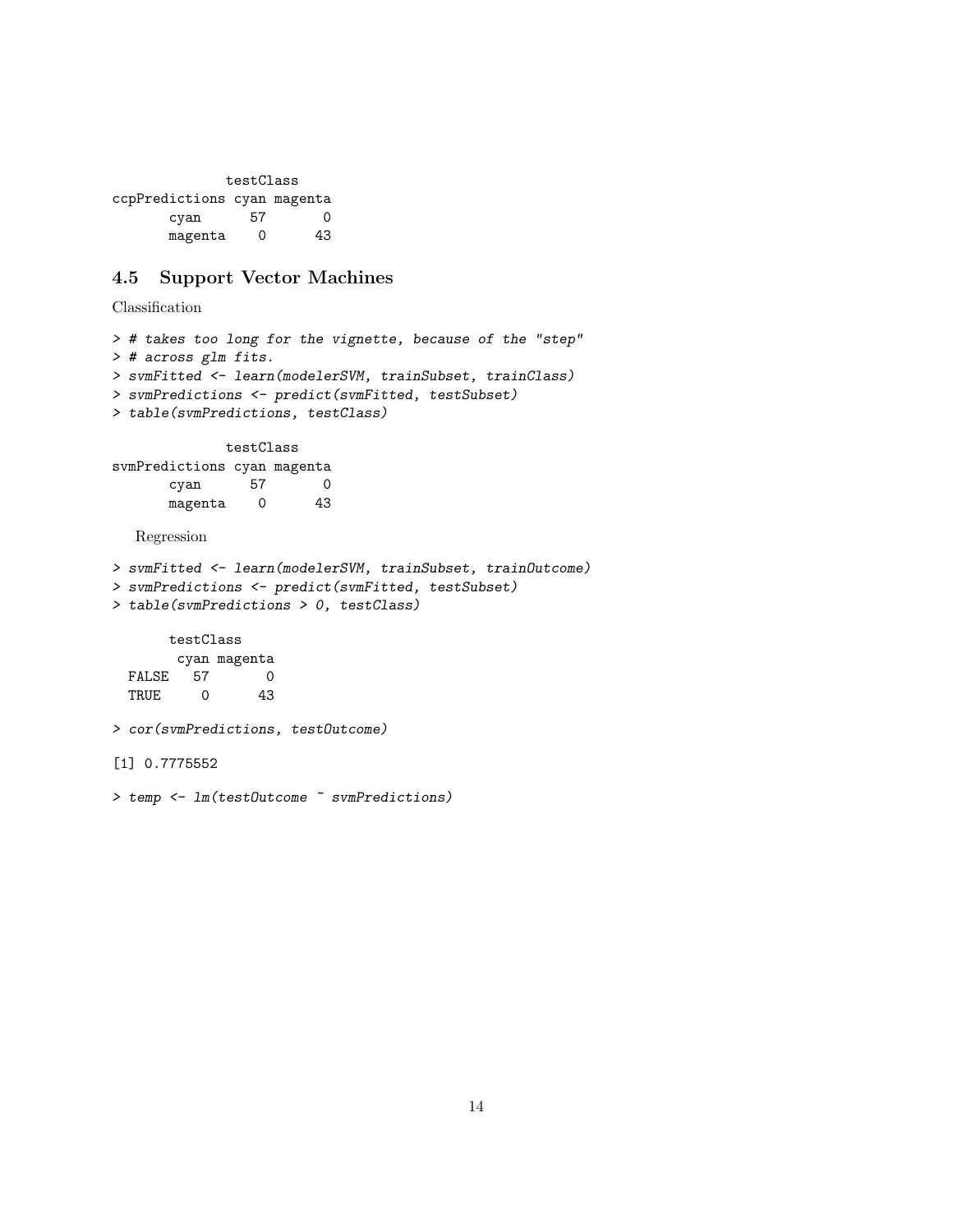

svmPredictions

### <span id="page-14-0"></span>4.6 Neural Networks

```
> nnetFitted <- learn(modelerNNET, trainSubset, trainClass)
```

```
# weights: 466
initial value 77.599783
iter 10 value 0.002918
```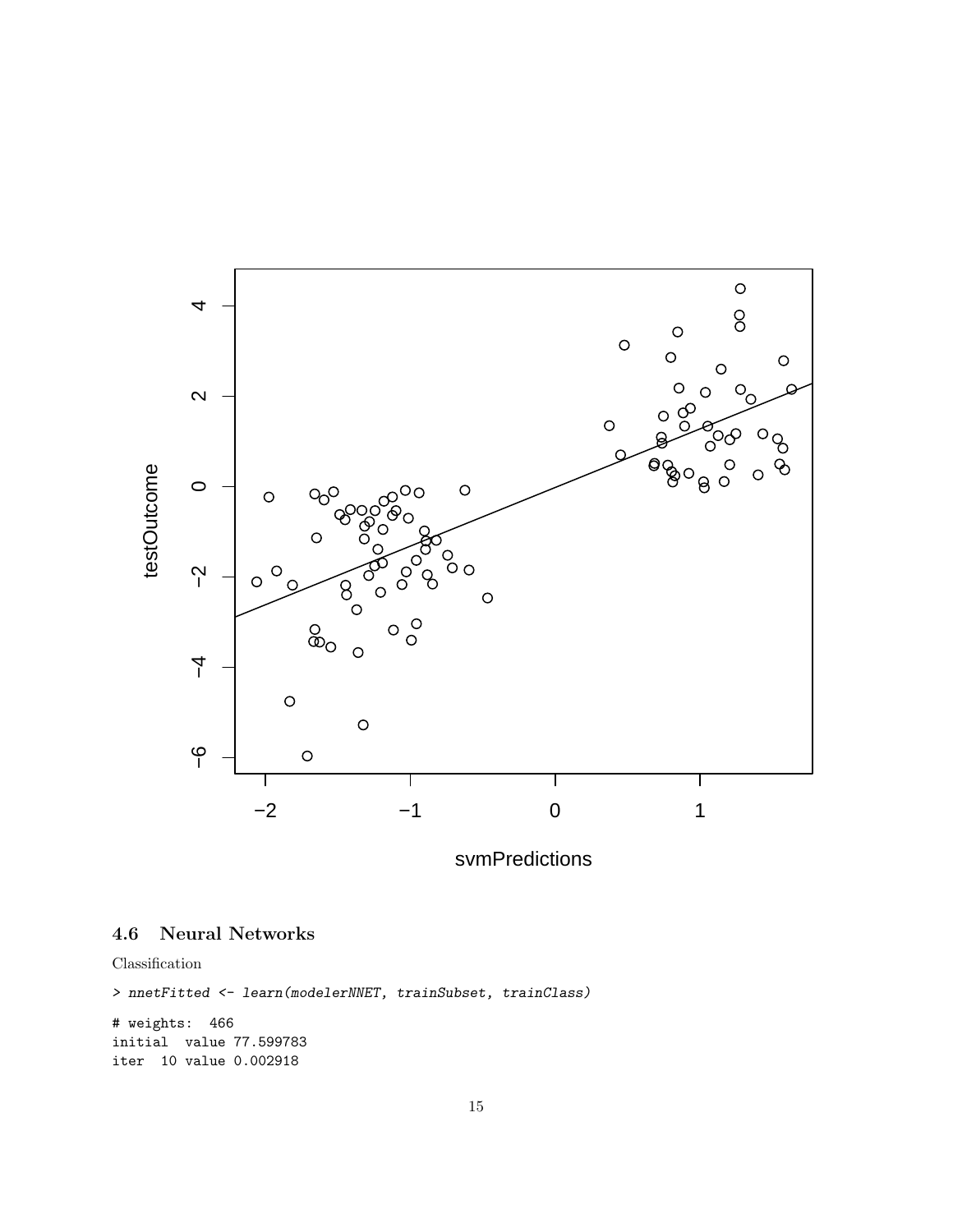```
final value 0.000080
converged
> nnetPredictions <- predict(nnetFitted, testSubset)
> table(nnetPredictions, testClass)
                    testClass
nnetPredictions cyan magenta
 1.40115426339924e-06 1 0
 1.40129403562468e-06 1 0
 1.4017263397493e-06 1 0
 1.40181638348734e-06 1 0<br>1.4018815155702e-06 1 0
 1.4018815155702e-06 1 0
 1.40188357795567e-06 1 0
 1.40188639659736e-06 1 0
 1.40188891908656e-06 50 0
 1.40188891908656e-06 50 0<br>1 0 43
  Regression
> nnetFitted <- learn(modelerNNET, trainSubset, trainOutcome)
# weights: 466
initial value 528.161386
final value 484.616805
converged
> nnetPredictions <- predict(nnetFitted, testSubset)
> table(nnetPredictions > 0, testClass)
      testClass
       cyan magenta
 FALSE 57 43
> cor(nnetPredictions, testOutcome)
    [,1]
[1,] NA
> temp <- lm(testOutcome ~ nnetPredictions)
```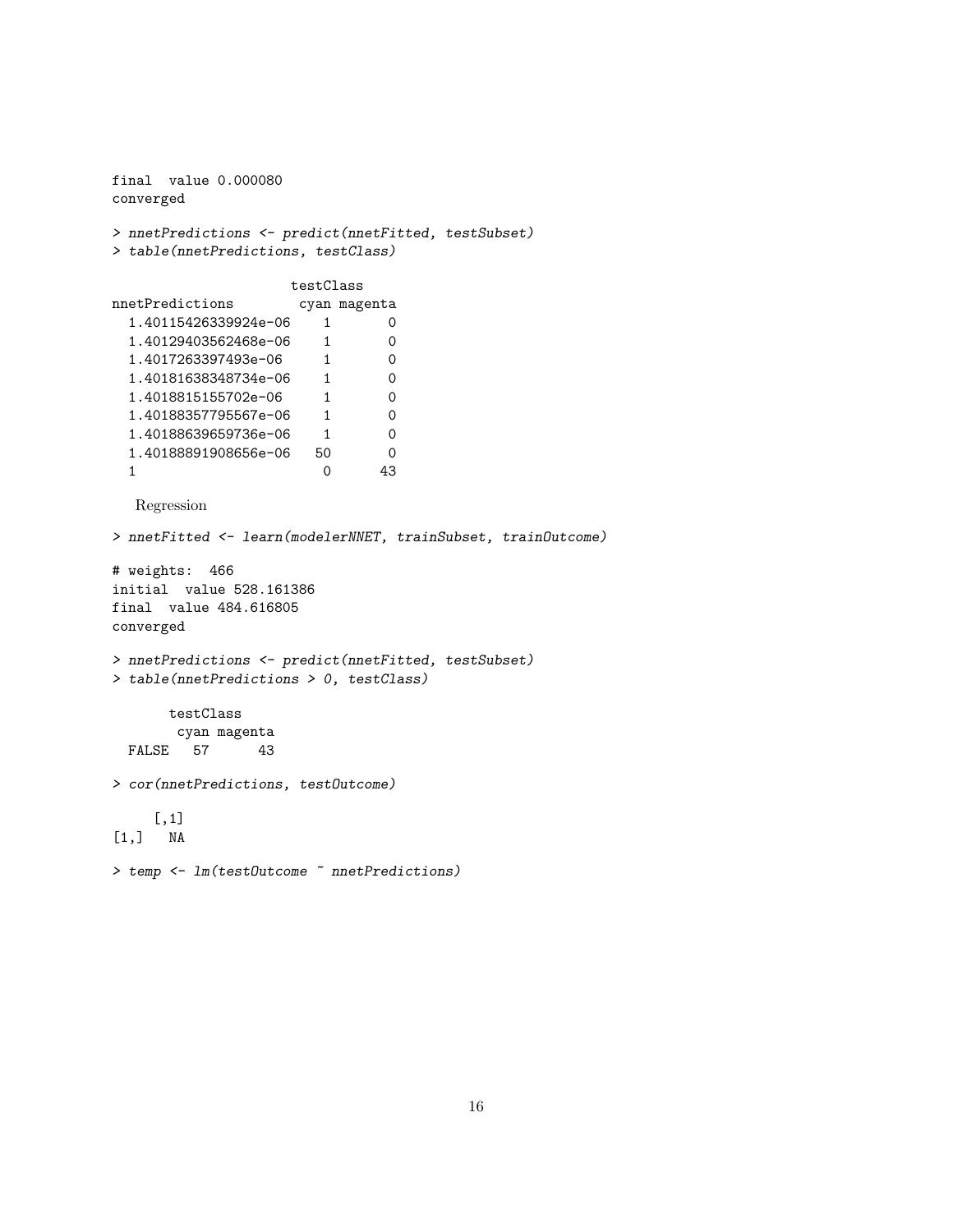

nnetPredictions

### <span id="page-16-0"></span>4.7 Random Forests

```
> rfFitted <- learn(modelerRF, trainSubset, trainClass)
```

```
> rfPredictions <- predict(rfFitted, testSubset)
```

```
> table(rfPredictions, testClass)
```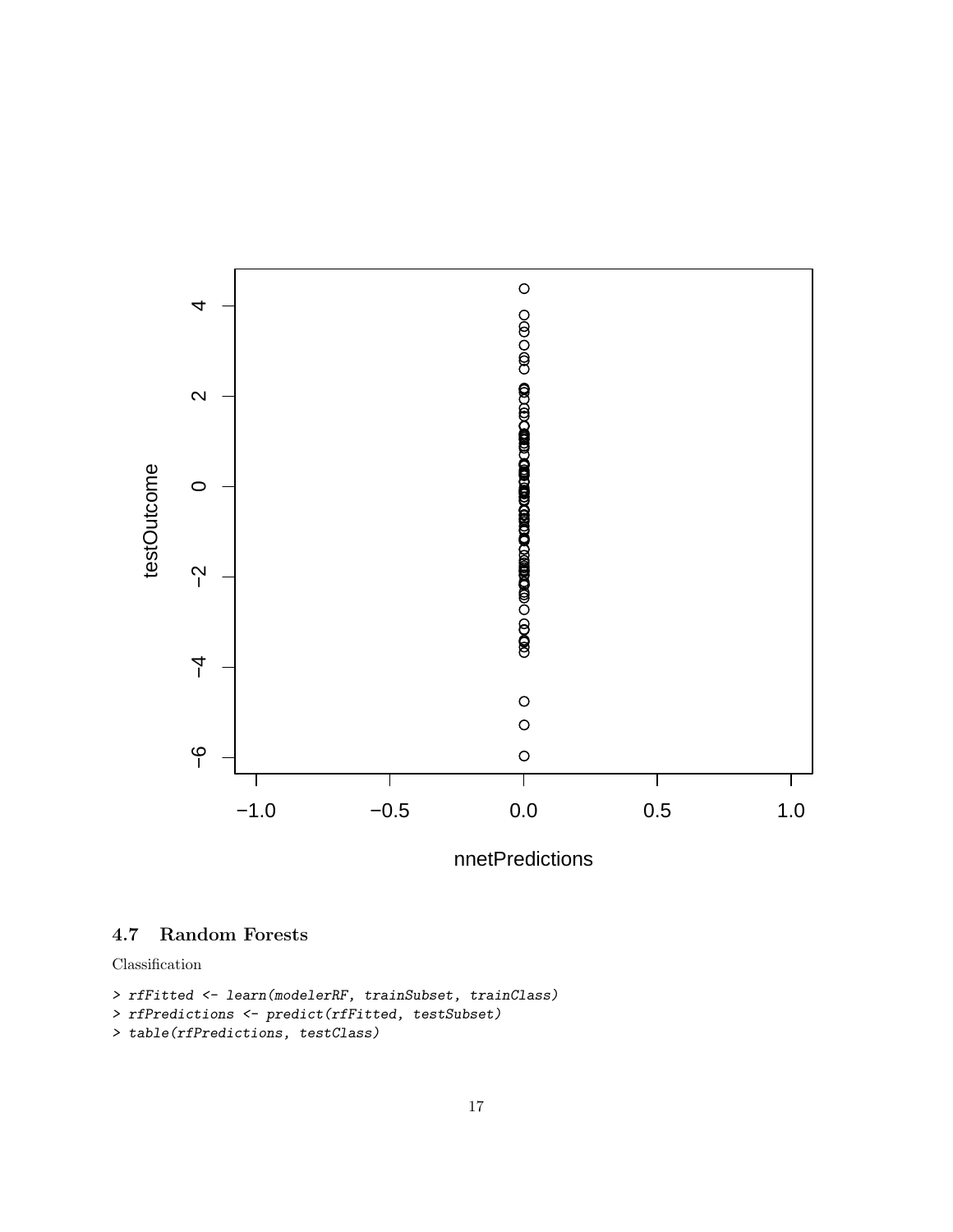testClass rfPredictions cyan magenta cyan 57 0 magenta 0 43 Regression > rfFitted <- learn(modelerRF, trainSubset, trainOutcome) > rfPredictions <- predict(rfFitted, testSubset) > table(rfPredictions > 0, testClass) testClass cyan magenta FALSE 57 3 TRUE 0 40 > cor(rfPredictions, testOutcome) [1] 0.73546 > temp <- lm(testOutcome ~ rfPredictions)